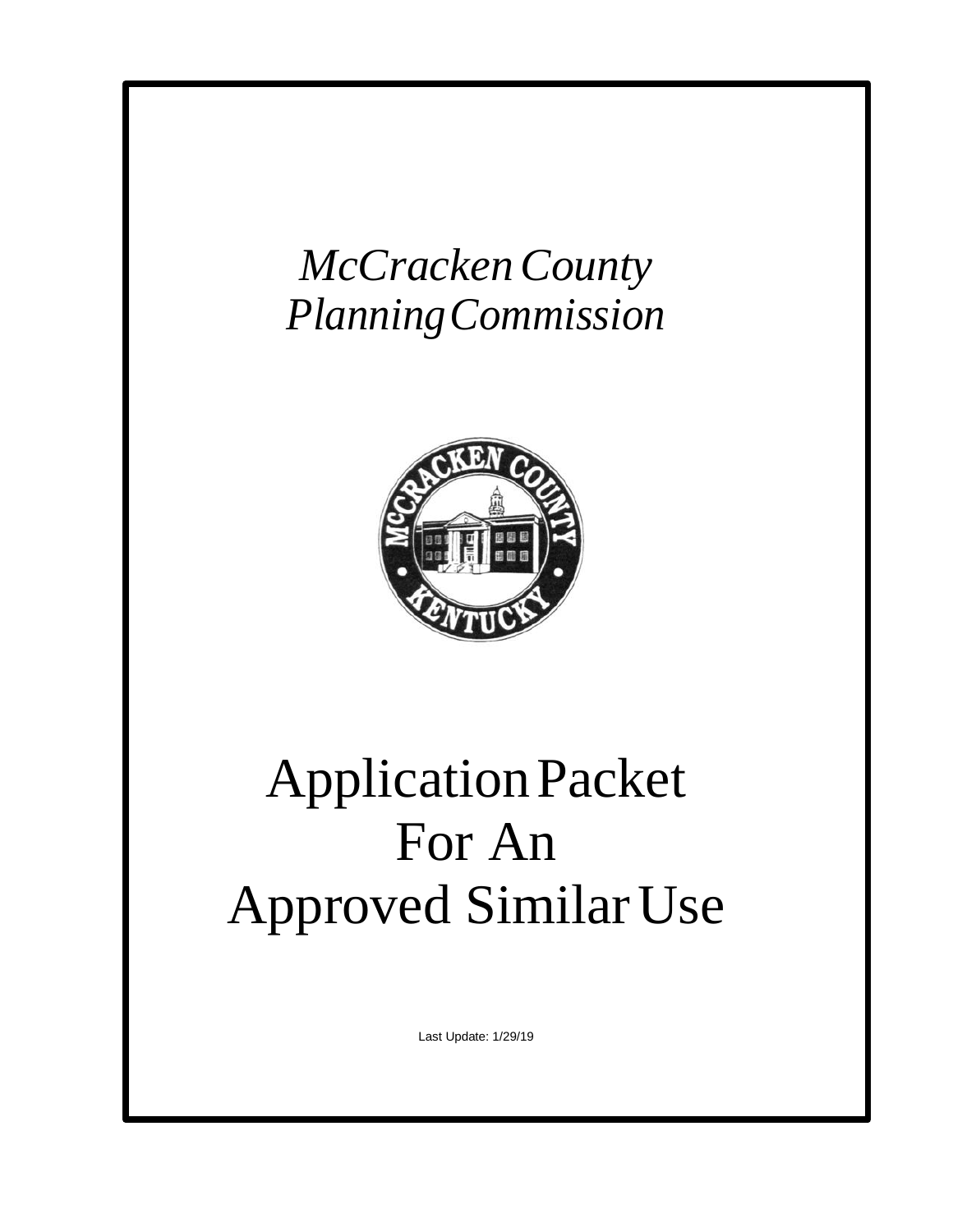# **TABLE OF CONTENTS**

**Color Codes**

| <b>Blue Box</b>    | <b>Tips For Getting It Right;</b><br><b>Or Answers To A Frequently Asked Question</b> |  |
|--------------------|---------------------------------------------------------------------------------------|--|
| <b>Red Box</b>     | <b>Critical Information – Pay Special Attention</b>                                   |  |
| <b>Red Letters</b> | <b>Return This Sheet With Application</b>                                             |  |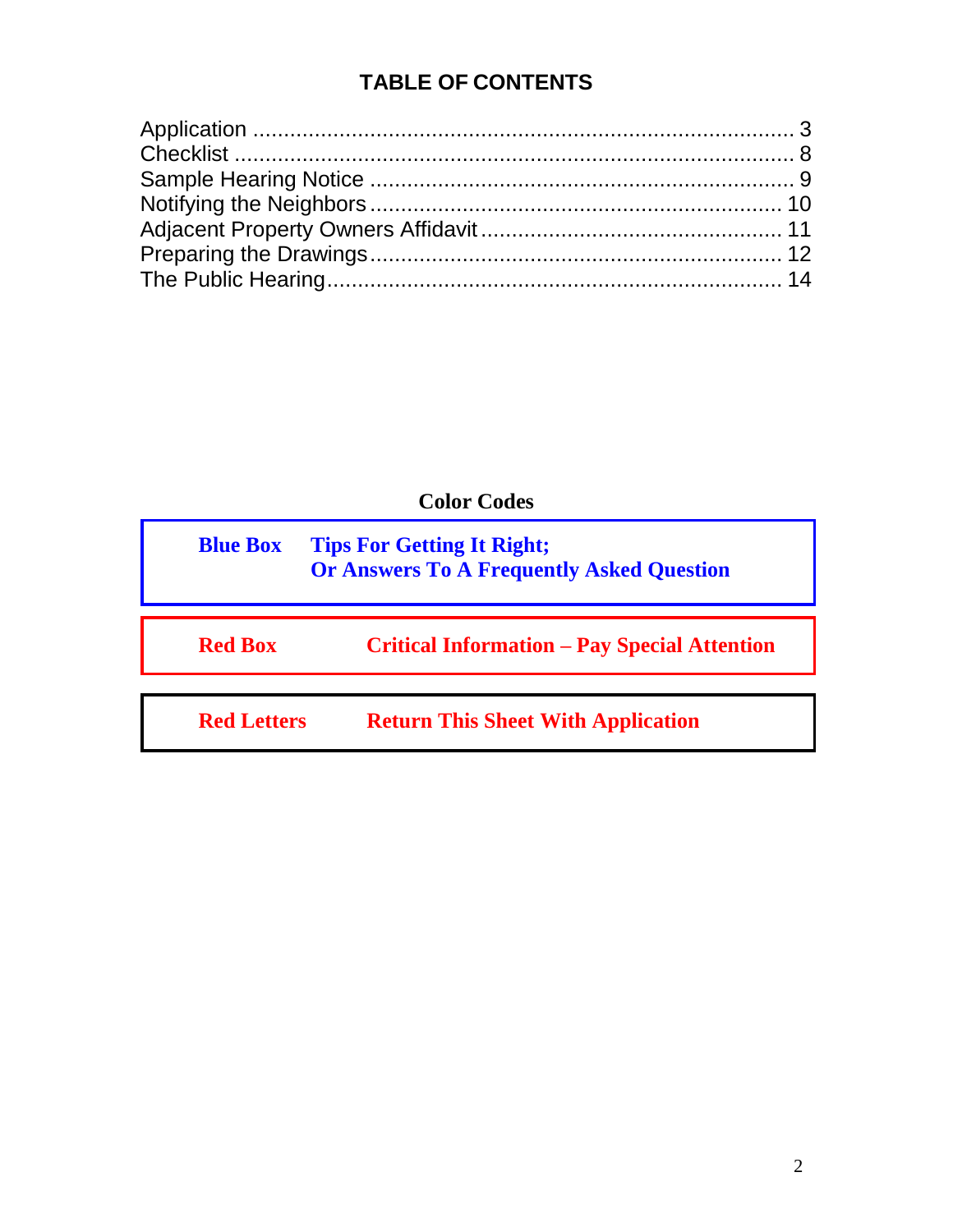## <span id="page-2-0"></span>*McCracken County Planning Commission*



McCracken County, Kentucky 3700 Coleman Road Paducah, KY 42001 v (270) 448-0125 f (270) 443-0803

| DO NOT WRITE IN THIS AREA |
|---------------------------|
| Pre-Conf Date             |
| App Date                  |
| Hearing Date              |

## APPLICATION FOR AN APPROVED SIMILAR USE P L E A S E P R I N T

| Applicant<br>Information |                        |
|--------------------------|------------------------|
|                          | Name                   |
|                          |                        |
|                          | <b>Mailing Address</b> |
|                          | Daytime Phone Number   |
|                          |                        |
| Property                 |                        |
| Owner<br>Information     | Name                   |
|                          |                        |

| . Same as<br>Above | <b>Mailing Address</b> |
|--------------------|------------------------|
|                    | Daytime Phone Number   |
|                    |                        |

| Property<br>Information | <b>Property Address</b>                   |
|-------------------------|-------------------------------------------|
|                         | If Platted, Plat Book Number, Page Number |
|                         | Existing Zoning -                         |
|                         | AG<br>ML<br>мн                            |

## **RETURN THIS SHEET WITH THE COMPLETEDAPPLICATION**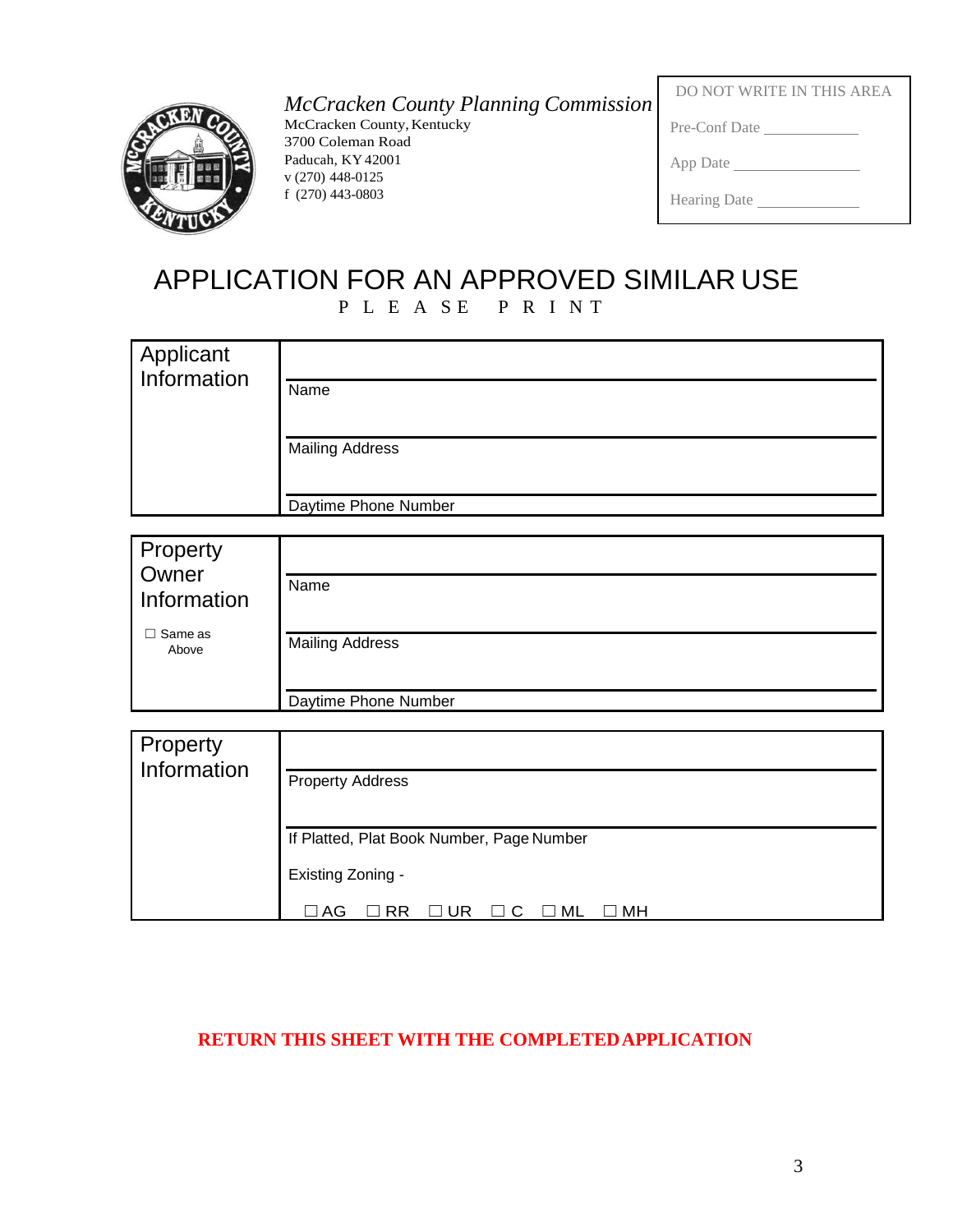| <b>Similar Use</b>                                                                                                                                                            |  |
|-------------------------------------------------------------------------------------------------------------------------------------------------------------------------------|--|
| Proposed Similar Use is<br>and is similar to<br>Request                                                                                                                       |  |
| the following use(s) in the applicable zone. (Check all that apply)                                                                                                           |  |
| AG Zone:                                                                                                                                                                      |  |
|                                                                                                                                                                               |  |
| Agriculture product production facility                                                                                                                                       |  |
| Agriculture uses as defined herein                                                                                                                                            |  |
| Bed and breakfast inns                                                                                                                                                        |  |
| Cabinet maker                                                                                                                                                                 |  |
| Cemeteries and customary accessory buildings                                                                                                                                  |  |
| Churches and customary accessory buildings<br>Commercial establishments dealing exclusively with the transportation of agricultural products                                  |  |
| Commercial kennels                                                                                                                                                            |  |
| Commercial recreational uses                                                                                                                                                  |  |
| $\Box$ Commercial storage centers                                                                                                                                             |  |
| □ Community center, owned or sponsored by McCracken County                                                                                                                    |  |
| Contractor                                                                                                                                                                    |  |
| <b>Convenience Markets</b>                                                                                                                                                    |  |
| $\Box$ Farm fertilizer sales and bulk distribution                                                                                                                            |  |
| $\Box$<br>Farm implement sales and service                                                                                                                                    |  |
| $\Box$<br>Farm service centers                                                                                                                                                |  |
| $\sqcup$<br>Feed mills and fertilizer sales, mixing and storage, excluding fertilizer manufacturing                                                                           |  |
| Golf courses and accessory buildings for the maintenance and operation of the course                                                                                          |  |
| Government buildings and facilities                                                                                                                                           |  |
| $\Box$ Government owned parks and recreation areas.                                                                                                                           |  |
| Livestock auction barns and yards.                                                                                                                                            |  |
| Livestock collection and distribution centers.                                                                                                                                |  |
| Mineralextraction                                                                                                                                                             |  |
| $\Box$ Nurseries and greenhouses and their accessory commercial buildings                                                                                                     |  |
| $\Box$ Nursery schools and day care centers                                                                                                                                   |  |
| $\Box$<br>Produce market stands and buildings, selling agricultural produce, provided 60% of the<br>produce sold are produced on the premises                                 |  |
| $\Box$ Public and parochial schools                                                                                                                                           |  |
| <b>Public facilities</b>                                                                                                                                                      |  |
| Public utility uses                                                                                                                                                           |  |
| Riding stables and academies                                                                                                                                                  |  |
| Sawmills                                                                                                                                                                      |  |
| Veterinary facilities and kennels                                                                                                                                             |  |
| Welding and Machine shop establishments                                                                                                                                       |  |
| RR Zone:                                                                                                                                                                      |  |
|                                                                                                                                                                               |  |
| Bed and breakfast inns                                                                                                                                                        |  |
| Cemeteries and their customary accessory buildings                                                                                                                            |  |
| Churches and their customary accessory buildings                                                                                                                              |  |
| Community Centers owned or sponsored by McCracken County                                                                                                                      |  |
| Convenience markets                                                                                                                                                           |  |
| Golf courses and accessory buildings for the maintenance and operation of the course                                                                                          |  |
| Nursery schools and day care centers                                                                                                                                          |  |
| Public and parochial schools                                                                                                                                                  |  |
| Public and private utilities                                                                                                                                                  |  |
| Veterinary facilities and kennels<br><b>Return This Sheet</b>                                                                                                                 |  |
| Nurseries and greenhouses and their accessory commercial buildings<br><b>With The</b>                                                                                         |  |
| Produce market stands and buildings, selling agricultural produce, provided 60% of the produce<br><b>Completed</b><br>sold are produced on the premises<br><b>Application</b> |  |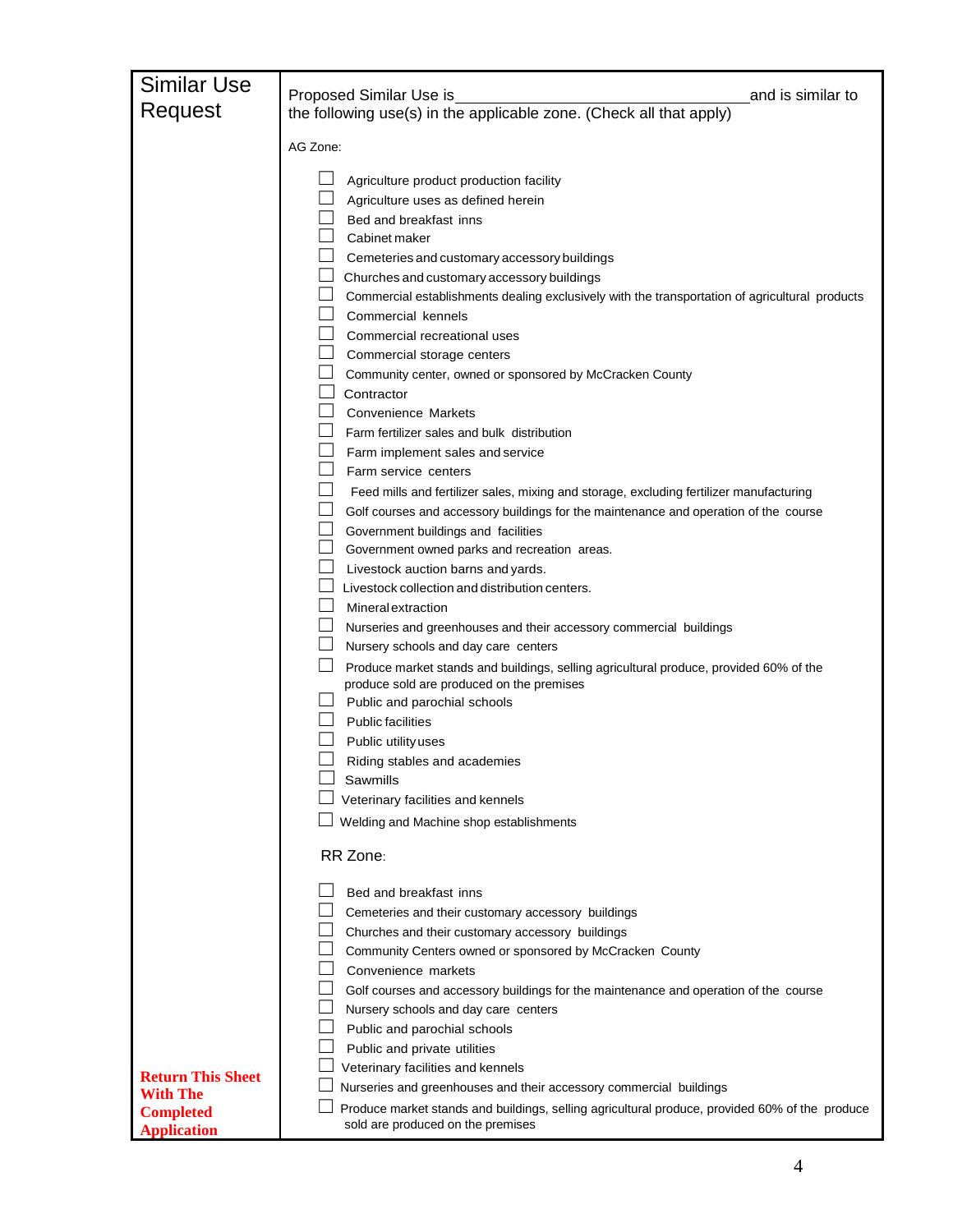| <b>Similar Use</b> |                                                                                                 |                       |
|--------------------|-------------------------------------------------------------------------------------------------|-----------------------|
| Request            | Proposed Similar Use is                                                                         | and is similar to the |
|                    | following use(s) in the applicable zone.                                                        |                       |
|                    | UR Zone:                                                                                        |                       |
|                    | Assisted care homes                                                                             |                       |
|                    | Cemeteries                                                                                      |                       |
|                    | Churches                                                                                        |                       |
|                    | Community Centers                                                                               |                       |
|                    | <b>Golf Courses</b>                                                                             |                       |
|                    | $\Box$ Public and private utilities                                                             |                       |
|                    | Public and parochial schools                                                                    |                       |
|                    | <b>Public Facility</b>                                                                          |                       |
|                    | Public parks and recreation areas                                                               |                       |
|                    | Bed and Breakfast Inn                                                                           |                       |
|                    | Commercial Storage                                                                              |                       |
|                    | Home Occupations as defined                                                                     |                       |
|                    | Hospitals and medical clinics                                                                   |                       |
|                    | Nursing Homes                                                                                   |                       |
|                    | Nursery schools and day care centers                                                            |                       |
|                    | Parking Lots                                                                                    |                       |
|                    | Private, religious, or charitable clubs                                                         |                       |
|                    | C Zone:                                                                                         |                       |
|                    | Assisted care homes                                                                             |                       |
|                    | Cemeteries                                                                                      |                       |
|                    | Churches                                                                                        |                       |
|                    | Community Centers                                                                               |                       |
|                    | <b>Golf Courses</b>                                                                             |                       |
|                    | Public and private utilities                                                                    |                       |
|                    | Automobile sales and service                                                                    |                       |
|                    | Boat sales and service                                                                          |                       |
|                    | Commercial Storage                                                                              |                       |
|                    | Eating Establishment                                                                            |                       |
|                    | <b>Funeral Homes</b>                                                                            |                       |
|                    | Hotels and Bed and Breakfast inns<br>⊔                                                          |                       |
|                    | Mobile and Manufactured home sales                                                              |                       |
|                    | Personal services                                                                               |                       |
|                    | Places of assembly                                                                              |                       |
|                    | Professional offices                                                                            |                       |
|                    | Retail establishments                                                                           |                       |
|                    | Theater                                                                                         |                       |
|                    | Trade, Business, or art schools                                                                 |                       |
|                    | ML Zone:                                                                                        |                       |
|                    | Airports.                                                                                       |                       |
|                    | Any industrial, manufacturing, fabrication, or processing use which does not emit objectionable |                       |
|                    | noise, smoke, odor or dust beyond the confines of its property.                                 |                       |
|                    | Warehouses.                                                                                     |                       |
|                    |                                                                                                 |                       |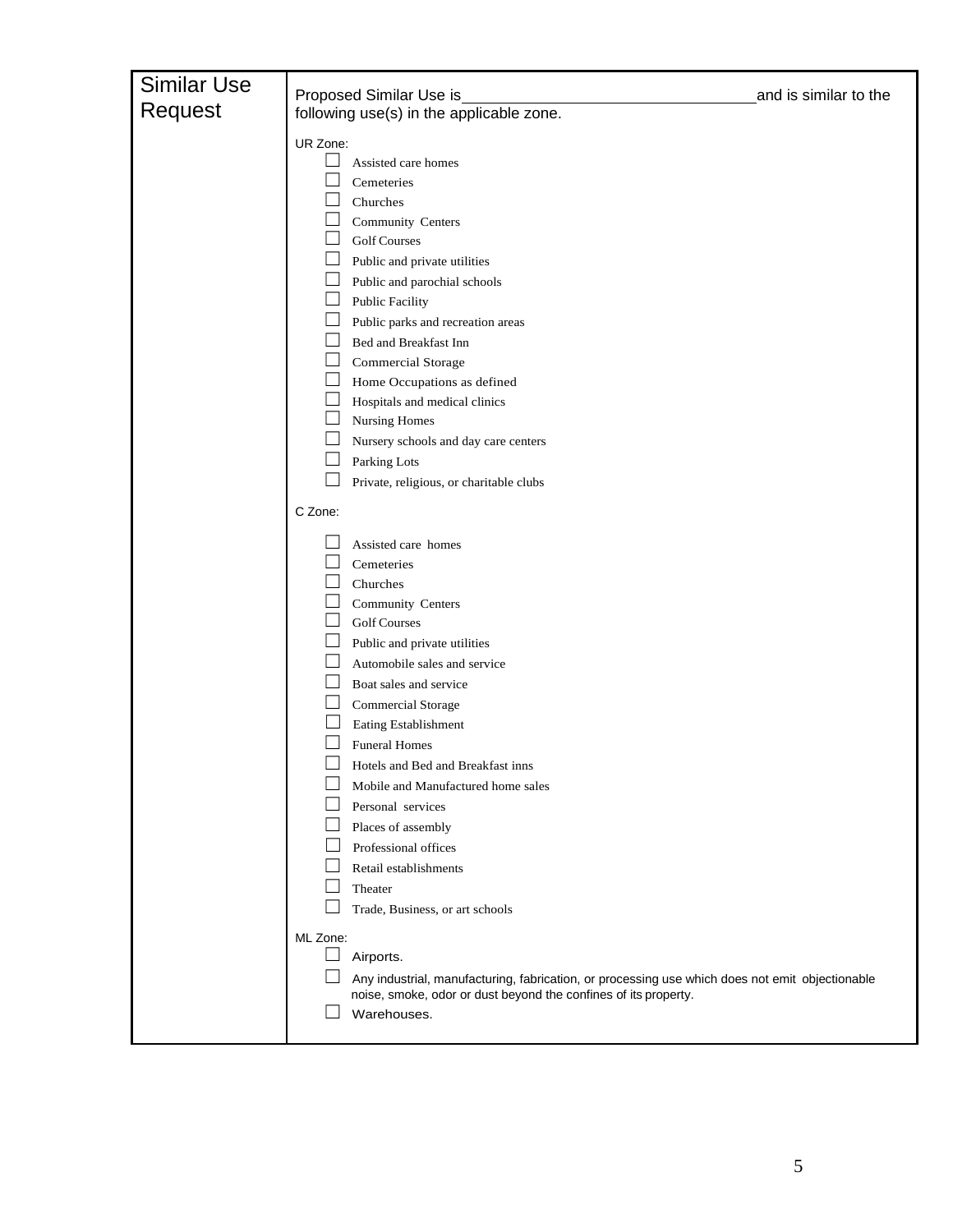Explanation:

l

I hereby certify that the information contained in this application is to the best of my knowledge true and correct.

 $\overline{a}$ 

Signature of Applicant Date

## **RETURN THIS SHEET WITH THE COMPLETEDAPPLICATION**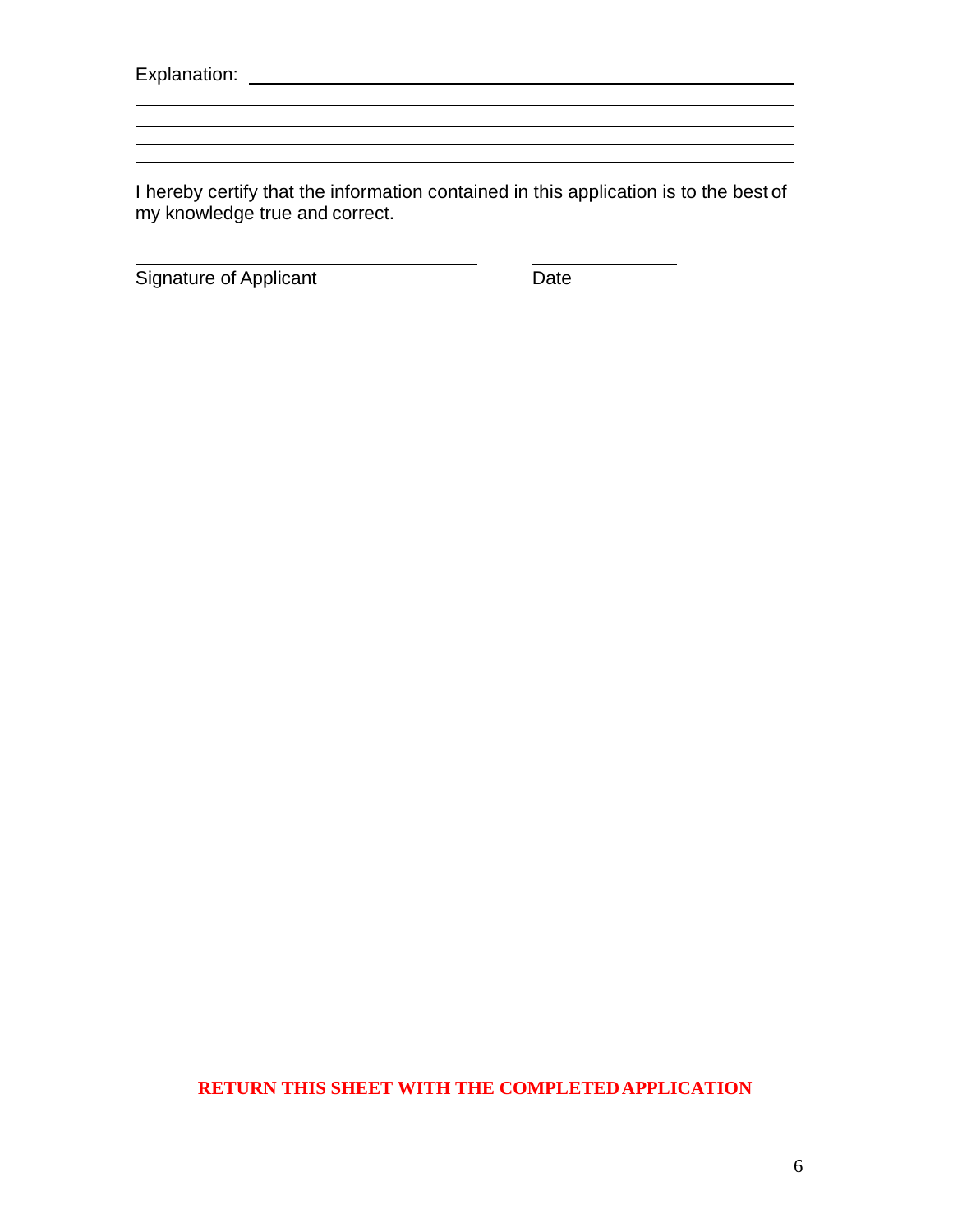# APPROVED SIMILAR USE APPLICATION

## 4<sup>th</sup> page

| Authorized | <b>Commonwealth of Kentucky</b>                                                                                                                 |         |               |
|------------|-------------------------------------------------------------------------------------------------------------------------------------------------|---------|---------------|
| Agent      | <b>McCracken County</b>                                                                                                                         |         |               |
|            | This Day of Day (Month)                                                                                                                         |         |               |
|            |                                                                                                                                                 |         | (Year)        |
|            |                                                                                                                                                 |         |               |
|            | $I, \_$                                                                                                                                         | (Owner) |               |
|            |                                                                                                                                                 |         |               |
|            | McCracken County Planning Commission for the purpose of requesting a zoning change for properties<br>listed on this application.                |         |               |
|            | Owner                                                                                                                                           |         |               |
|            | COMMOMWEALTH OF                                                                                                                                 |         |               |
|            | KENTUCKY COUNTY OF _______                                                                                                                      |         |               |
|            | Subscribed and sworn to before me this _______ day of ___________________________, in my County<br>and State aforesaid, by the forenamed owner. |         |               |
|            |                                                                                                                                                 |         |               |
|            |                                                                                                                                                 |         | Notary Public |
|            |                                                                                                                                                 |         |               |

I hereby certify that the information contained in this application, attached development plan and all other required submittals in support of this application are to the best of my knowledge and ability are true and correct.

Signature of Applicant Date COMMOMWEALTH OF KENTUCKY COUNTY OF Subscribed and sworn to before me this \_\_\_\_\_\_ day of \_\_\_\_\_\_\_\_\_\_\_\_\_\_\_\_\_\_\_\_, 20 \_\_\_\_\_, in my County and State aforesaid, by the forenamed principal.

Notary Public

My Commission Expires: RETURN THIS SHEET WITH THE COMPLETEDAPPLICATION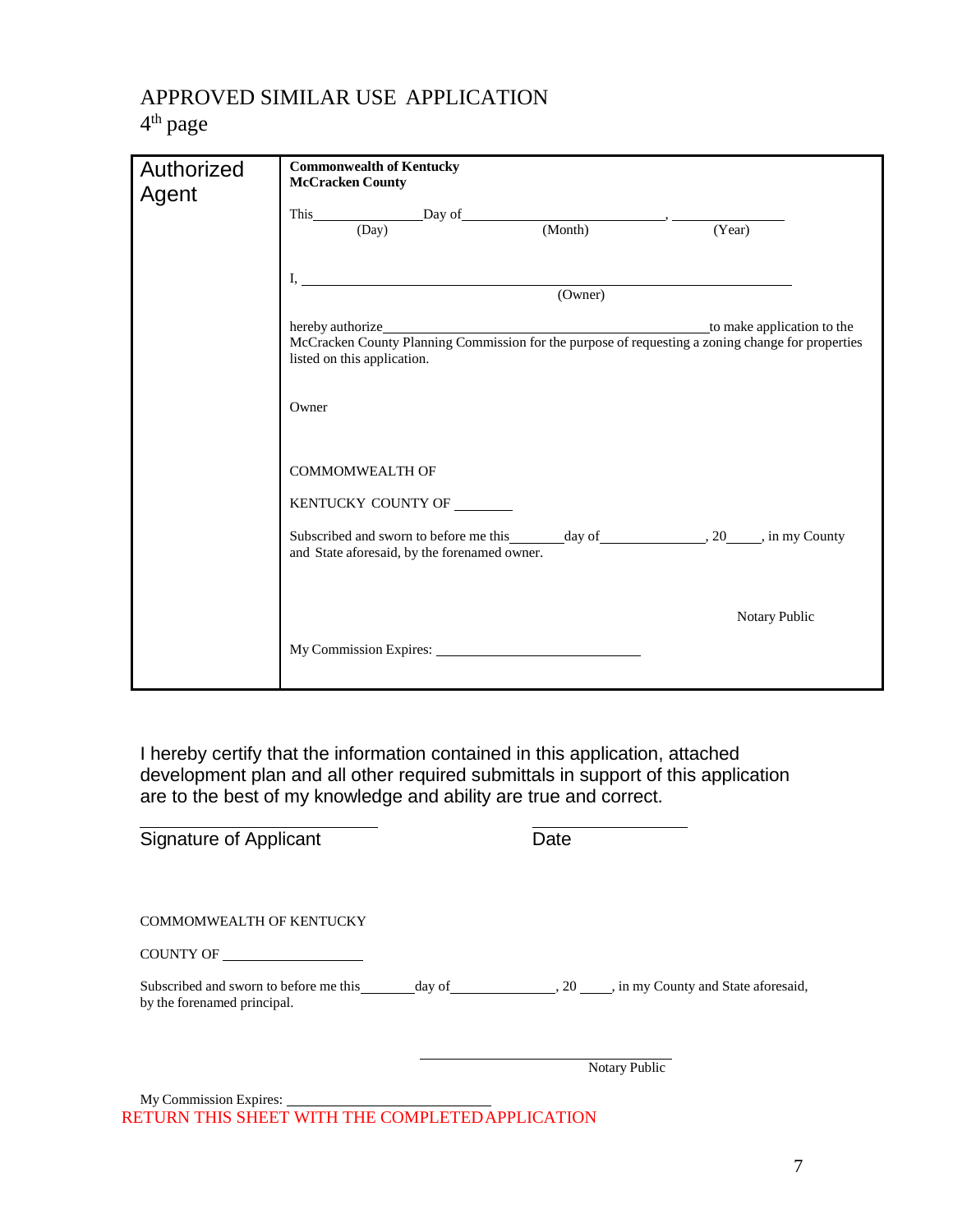# APPROVED SIMILAR USE CHECKLIST

#### <span id="page-7-0"></span>**THE PLANNING COMMISSION WILL GENERALLY HEAR ALL APPLICATIONS WITHIN 60 DAYS FROM THE RECEIPT OF THE COMPLETED APPLICATION.**

THE FOLLOWING INFORMATION MUST ACCOMPANY AN APPLICATION TO THE PLANNING COMMISSION AND IS TO BE PROVIDED BY THE APPLICANT:

- $\Box$  Application and justification statement. The applicant must complete the application form in its entirety. Incorrect or inaccurate information may result in dismissal of the application for a variance.
- $\Box$  A copy of the latest deed or plat for the property or properties involved in the request.
- $\Box$  If required, the appropriate drawings showing all existing and proposed improvements on the property, with dimensions and distances to property lines, all abutting streets, and any special conditions of the property that may justify the request.
- $\Box$  An original copy of the legal notice published in the Paducah Sun not less than 7 or more than 21 days prior to the hearing.
- $\Box$  The names and mailing addresses of all adjacent property owners.
- $\Box$  A check for any applicable fee as listed in Section 62. Fee Schedule of the McCracken County subdivision Regulations.

#### **THE FOLLOWING INFORMATION WILL BE PROVIDED TO THE APPLICANT BY THE McCRACKEN COUNTY ZONING ADMINISTRATOR'S OFFICE:**

- ☐ Hearing date, which will be the next applicable agenda date. *All applications will be heard within 60 days from receipt of the completed applicatio*n.
- $\Box$  An Application Packet with an application form, sample letters and sketches and documents you will need for the hearing.

#### *Tips For Getting Approved*

Here Are The Simple Steps

- 1. Complete an application and submit a drawing to the Zoning Administrator
- 2. Get a hearing date from the Zoning Administrator
- 3. Advertise the hearing by placing an advertisement in the Paducah Sun.
- 4. Attend the public hearing and present your case.
- 5. Receive final approval, or denial, from the Planning Commission.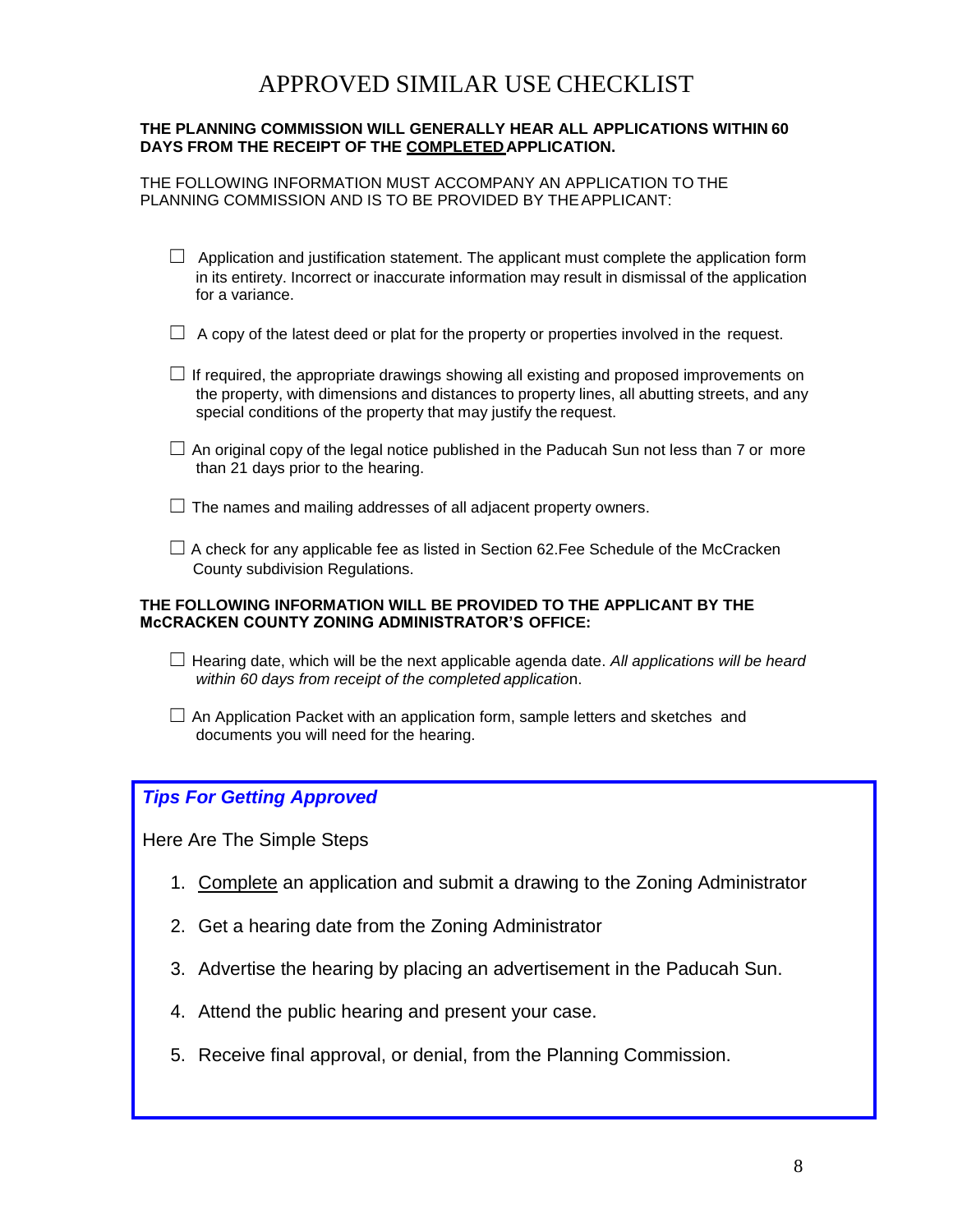## SAMPLE HEARING NOTICE

## **Notice of Public Hearing For Property Located at 125 Peoria Ave.**

<span id="page-8-0"></span>On Tuesday July 24, 2002 at 1:30 PM in the McCracken County Emergency Management Building, 3700 Coleman Road, Paducah, KY, 42001, a public hearing will be conducted on the application of James Smith for an approved use to permit a storage yard on property located at 125 Peoria Ave. All interested parties may appear and be heard. Call (270) 448-0125 for more information.

Wayne Elliott, Chairman McCracken County Planning Commission

## *Tips For Running An Advertisement And Getting It Right*

The Planning office will write the ad when the application is submitted. It is the applicant's responsibility to get the ad to the newspaper.

This must be published at least *7 days and not more than 21 days* before the hearing.

Generally you must submit this to the Paducah Sun before 12 Noon on the day before you want this published. They are located at 408 Kentucky Ave. Their FAX number is 443-7465. Their voice number is 270-575- 8600. The law requires you to use the newspaper with the widest circulation -- the Paducah Sun.

You must provide an original copy of the published advertisement *prior* to the hearing.

You will be responsible for paying Paducah Sun.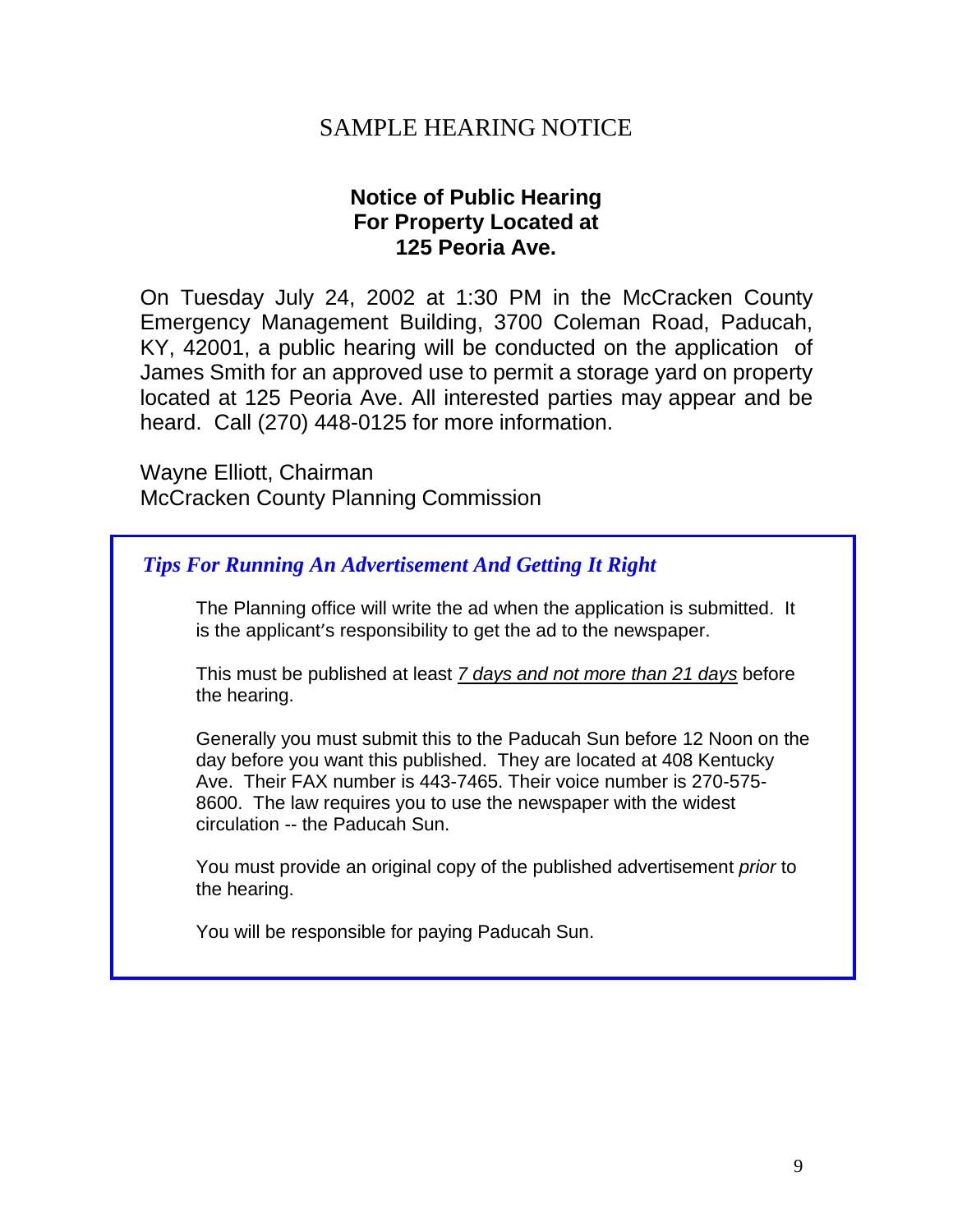# Notifying the Neighbors

<span id="page-9-0"></span>As required by the commission, the adjacent property owners shall be notified by First Class Mail. It is your responsibility to identify all of the adjacent property owners.

The Zoning Administrator will mail theletters.

The adjacent property owners are the property owners within 200' on either side of your property, to the rear of your property, and properties across the street qualify as "adjacent" for the purpose of the case.

You may find out who the adjacent property owners are by the following methods:

- 1. Visit the Property Valuation Office, located in the Court House Annex at 621 Washington Street.
- 2. Conduct a field survey by looking for names on mailboxes. You may have to knock on some doors.

|                | <b>Adjacent Owner Name</b> | <b>Property Address</b> | <b>Mailing Address</b> |
|----------------|----------------------------|-------------------------|------------------------|
| $\mathbf{1}$   |                            |                         |                        |
|                |                            |                         |                        |
|                |                            |                         |                        |
|                |                            |                         |                        |
| $\overline{2}$ |                            |                         |                        |
|                |                            |                         |                        |
|                |                            |                         |                        |
|                |                            |                         |                        |
| $\mathfrak{Z}$ |                            |                         |                        |
|                |                            |                         |                        |
|                |                            |                         |                        |
|                |                            |                         |                        |
| $\overline{4}$ |                            |                         |                        |
|                |                            |                         |                        |
|                |                            |                         |                        |
| $\overline{5}$ |                            |                         |                        |
|                |                            |                         |                        |
|                |                            |                         |                        |
|                |                            |                         |                        |
| $6\,$          |                            |                         |                        |
|                |                            |                         |                        |
|                |                            |                         |                        |

P L E A S E P R I N T

Use Another Sheet of Paper, or the Backside for more space.

### **RETURN THIS SHEET WITH THE COMPLETED APPLICATION**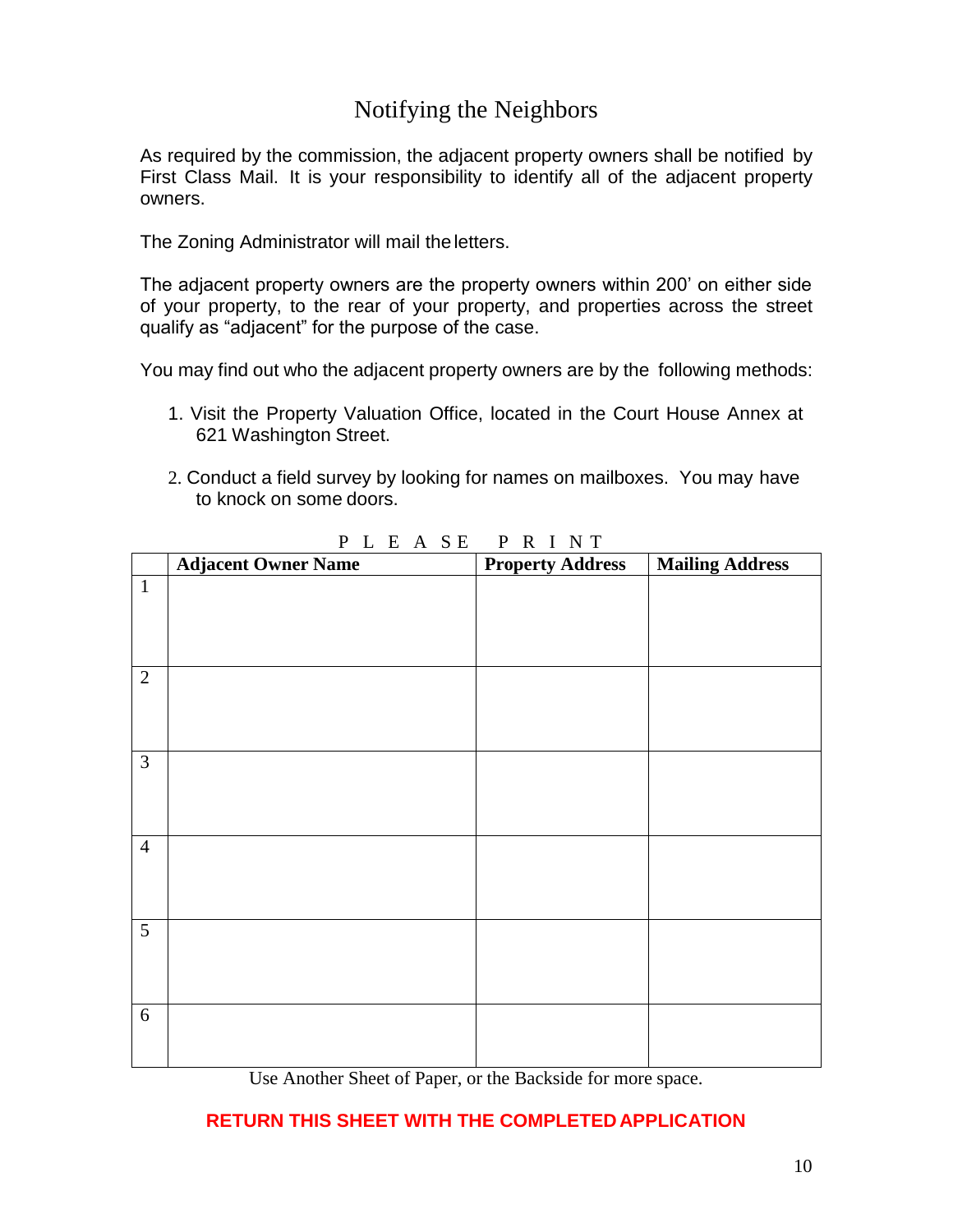<span id="page-10-0"></span>

|              | <b>McCracken County</b> |                                 |                                                                                        |               |
|--------------|-------------------------|---------------------------------|----------------------------------------------------------------------------------------|---------------|
|              |                         |                                 | This Day of $\frac{y}{y}$ Day of $\frac{y}{y}$ (Month) (Year)                          |               |
|              |                         |                                 |                                                                                        |               |
|              |                         |                                 | (Owner or Authorized Applicant)                                                        |               |
| application. |                         |                                 | of the subject property, is a true and accurate list as submitted with the similar use |               |
|              |                         |                                 | (Owner or Authorized Applicant)                                                        |               |
|              |                         |                                 |                                                                                        |               |
|              |                         | <b>COMMOMWEALTH OF KENTUCKY</b> |                                                                                        |               |
|              |                         | COUNTY OF                       |                                                                                        |               |
|              |                         |                                 | my County and State aforesaid, by the forenamed principal.                             |               |
|              |                         |                                 |                                                                                        | Notary Public |
|              |                         |                                 |                                                                                        |               |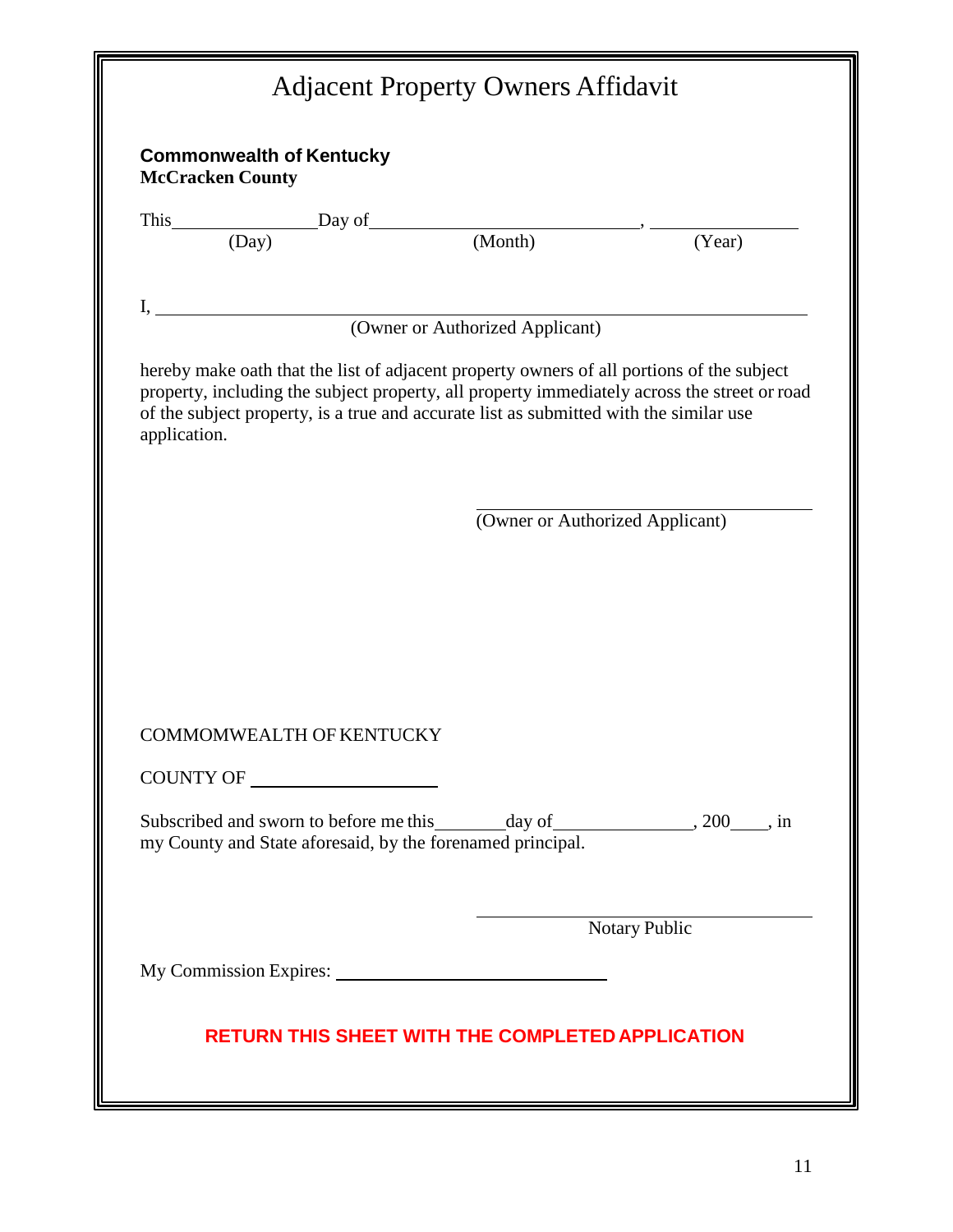## Preparing the Drawings

<span id="page-11-0"></span>As required by the ordinance, the applicant shall prepare a drawing and text that depicts the property in question and shows how it will be used if the approved similar use is approved.

Generally, many property owners can competently prepare text and graphics that are suitable for the hearing. While it is not required, the very *easiest* thing to do is have a professional architect, engineer, or surveyors prepare the drawing. You may also want to consider legal advice. Professionals are very qualified, and they generally know what we desire. As many of the professionals have been through this before, they can often give you valuable advice for winning your case. Usually they will help represent you at the public hearing. Of course, utilizing professionals comes with a cost. It is your case and if it is critical to you economically, then you should consider professional assistance.

The quality of the drawing should substantially depict the existing and proposed conditions. Since approvals are not guaranteed, non-essential details may be omitted as a way to spare expense. If an approval is made, one can then make the necessary investments to satisfy permit requirements. For example, we do not normally recommend that full drainage studies be commissioned prior to the hearing. The board or the ordinance may require it, but that will be at a later time.

If you are preparing your own drawing, you should include the following information on the graphic:

- 1. The boundary of the subject property and the zoning and owner names and addresses for all adjoining property;
- 2. Date, appropriate North point, and graphic scale.
- 3. Drawn to a scale of one hundred (100) feet to one (1) inch or larger.
- 4. Location, arrangement and approximate dimensions of existing and proposed streets, roads, driveways, sidewalks, and parking areas.
- 5. Perimeter screening (existing and planned) and otheropen spaces.
- 6. Approximate size, location, floor area, and use of proposed and existing buildings.
- 7. Minimum building setback lines.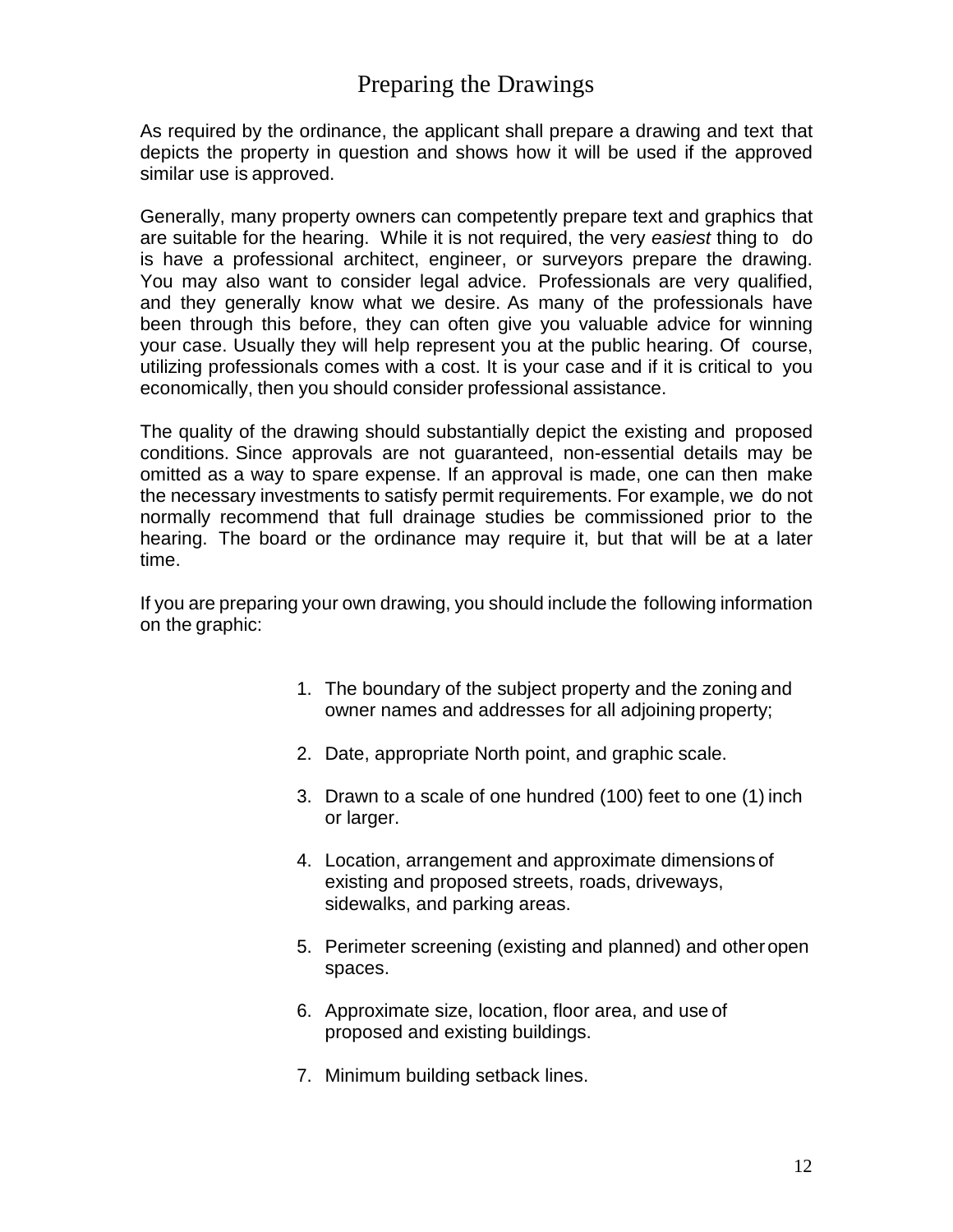- 8. Floodplain as determined by Federal Emergency Management Agency, (FEMA.), and classification, as per FEMA codes – if applicable.
- 9. Approximate location and dimensions of storm drainage areas, conceptual drainage controls and stormwater retention – if applicable.
- 10. Drawings shall be submitted not larger than 24 x 36 inches in size. They can often be done on a standard 81/2 x 11 sheet of paper.
- 11.Owners Certificate (if prepared by self): I certify that I am the owner, or authorized applicant, of the property shown on this sketch. The information is, to the best of my knowledge, true, correct, and an accurate representation of the existing and proposed conditions. This is not a survey or plat. This sketch is not suitable for any other purpose. The information contained has been obtained from existing records and/or in-the-field observations. I understand that I am responsible for the accuracy of the information and not McCracken County. I further acknowledge that any approvals or denials will be made, in-part, based upon the information contained hereon. McCracken County may inspect the property.

Signature Date

# *Tips For Preparing An Acceptable Drawing*

A sample drawing is included with this packet for you to use a guide.

You may purchase inexpensive drawing aids, such as scales and/or graph paper, at local office supply stores. Another good place to go is Paducah Blueprint, located at 999 Broadway. They have everything you will need to prepare an acceptable document.

Also readily accessible graphics programs can be found that work nicely.

S